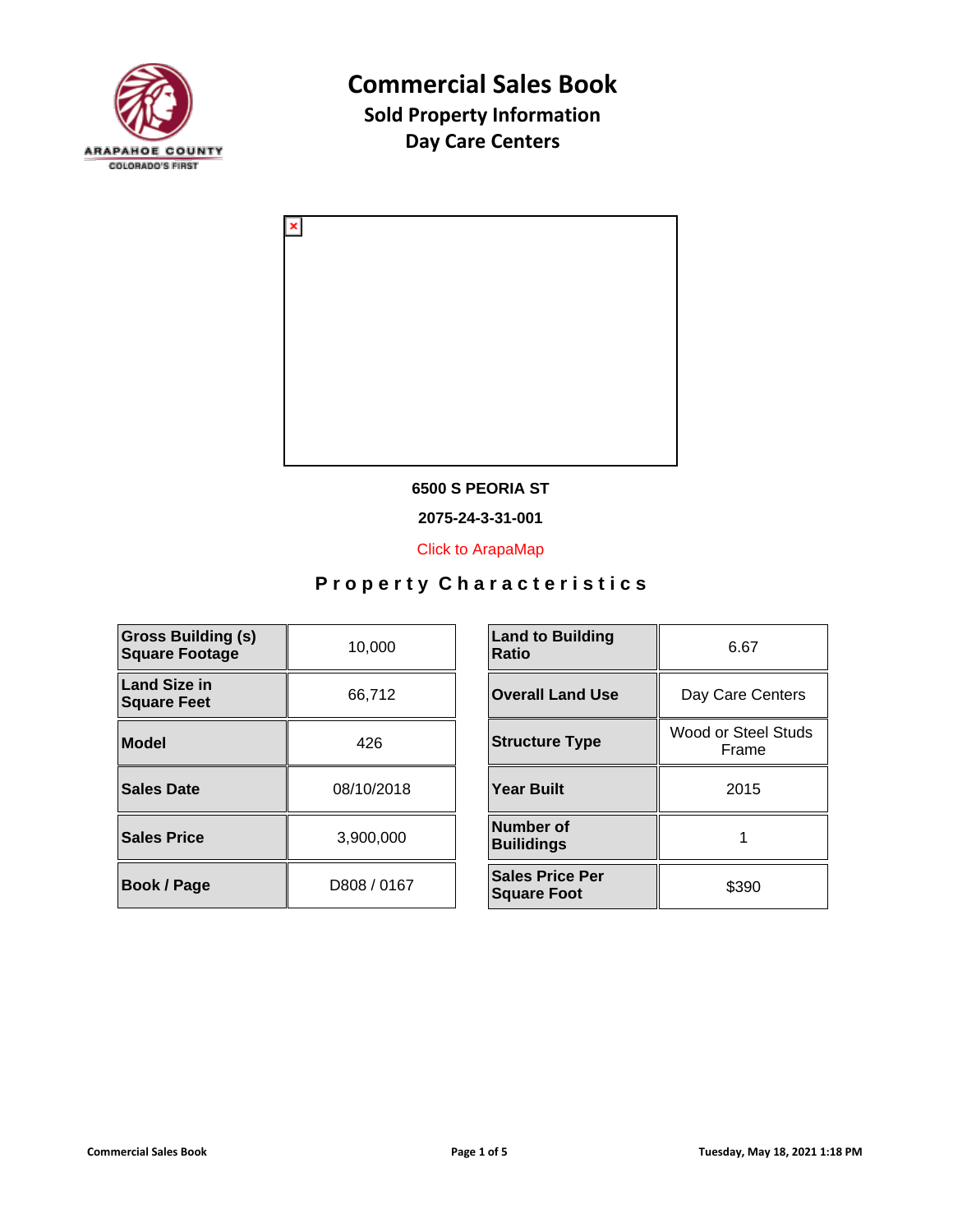



**1410 LAREDO ST**

**1975-05-1-01-042**

[Click to ArapaMap](https://gis.arapahoegov.com/arapamaplite/?PARCEL=1975-05-1-01-042)

| <b>Gross Building (s)</b><br><b>Square Footage</b> | 4,752       | <b>Land to Building</b><br><b>Ratio</b>      |
|----------------------------------------------------|-------------|----------------------------------------------|
| <b>Land Size in</b><br><b>Square Feet</b>          | 28,411      | <b>Overall Land Use</b>                      |
| Model                                              | 426         | <b>Structure Type</b>                        |
| Sales Date                                         | 09/28/2018  | <b>Year Built</b>                            |
| <b>Sales Price</b>                                 | 435,000     | Number of<br><b>Builidings</b>               |
| <b>Book / Page</b>                                 | D809 / 7332 | <b>Sales Price Per</b><br><b>Square Foot</b> |

| <b>Land to Building</b><br>Ratio             | 5.98                         |
|----------------------------------------------|------------------------------|
| <b>Overall Land Use</b>                      | Day Care Centers             |
| <b>Structure Type</b>                        | Wood or Steel Studs<br>Frame |
| <b>Year Built</b>                            | 1976                         |
| Number of<br><b>Builidings</b>               |                              |
| <b>Sales Price Per</b><br><b>Square Foot</b> | \$92                         |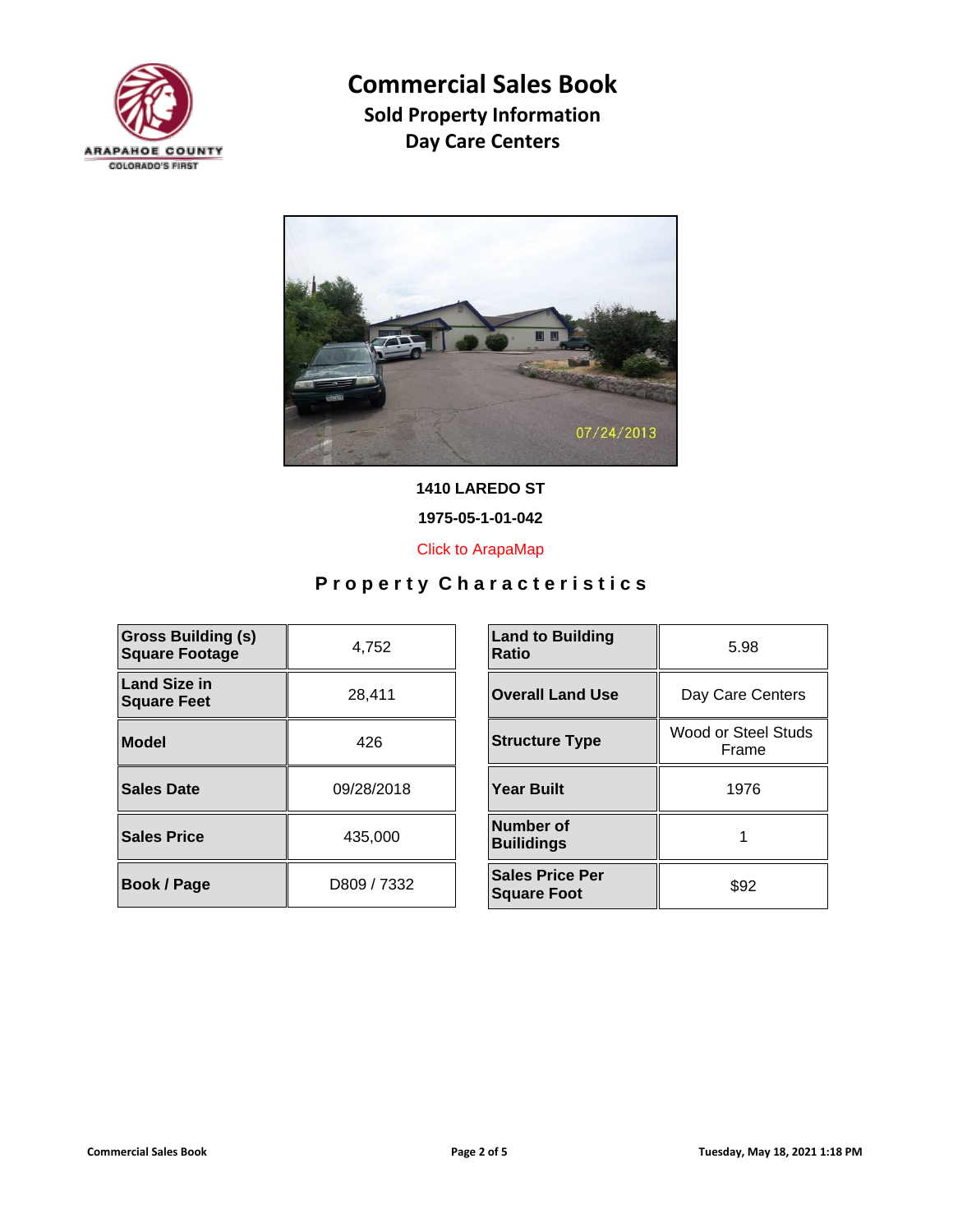



**5605 S CROCKER ST**

**2077-16-3-09-021**

[Click to ArapaMap](https://gis.arapahoegov.com/arapamaplite/?PARCEL=2077-16-3-09-021)

| <b>Gross Building (s)</b><br><b>Square Footage</b> | 2,449       | <b>Land to Building</b><br><b>Ratio</b>      |
|----------------------------------------------------|-------------|----------------------------------------------|
| <b>Land Size in</b><br><b>Square Feet</b>          | 12,500      | <b>Overall Land Use</b>                      |
| <b>Model</b>                                       | 426         | <b>Structure Type</b>                        |
| <b>Sales Date</b>                                  | 01/25/2019  | <b>Year Built</b>                            |
| <b>Sales Price</b>                                 | 595,000     | <b>Number of</b><br><b>Builidings</b>        |
| Book / Page                                        | D900 / 8917 | <b>Sales Price Per</b><br><b>Square Foot</b> |

| <b>Land to Building</b><br>Ratio             | 5.10                         |
|----------------------------------------------|------------------------------|
| <b>Overall Land Use</b>                      | Day Care Centers             |
| <b>Structure Type</b>                        | Wood or Steel Studs<br>Frame |
| <b>Year Built</b>                            | 1926                         |
| Number of<br><b>Builidings</b>               |                              |
| <b>Sales Price Per</b><br><b>Square Foot</b> | \$243                        |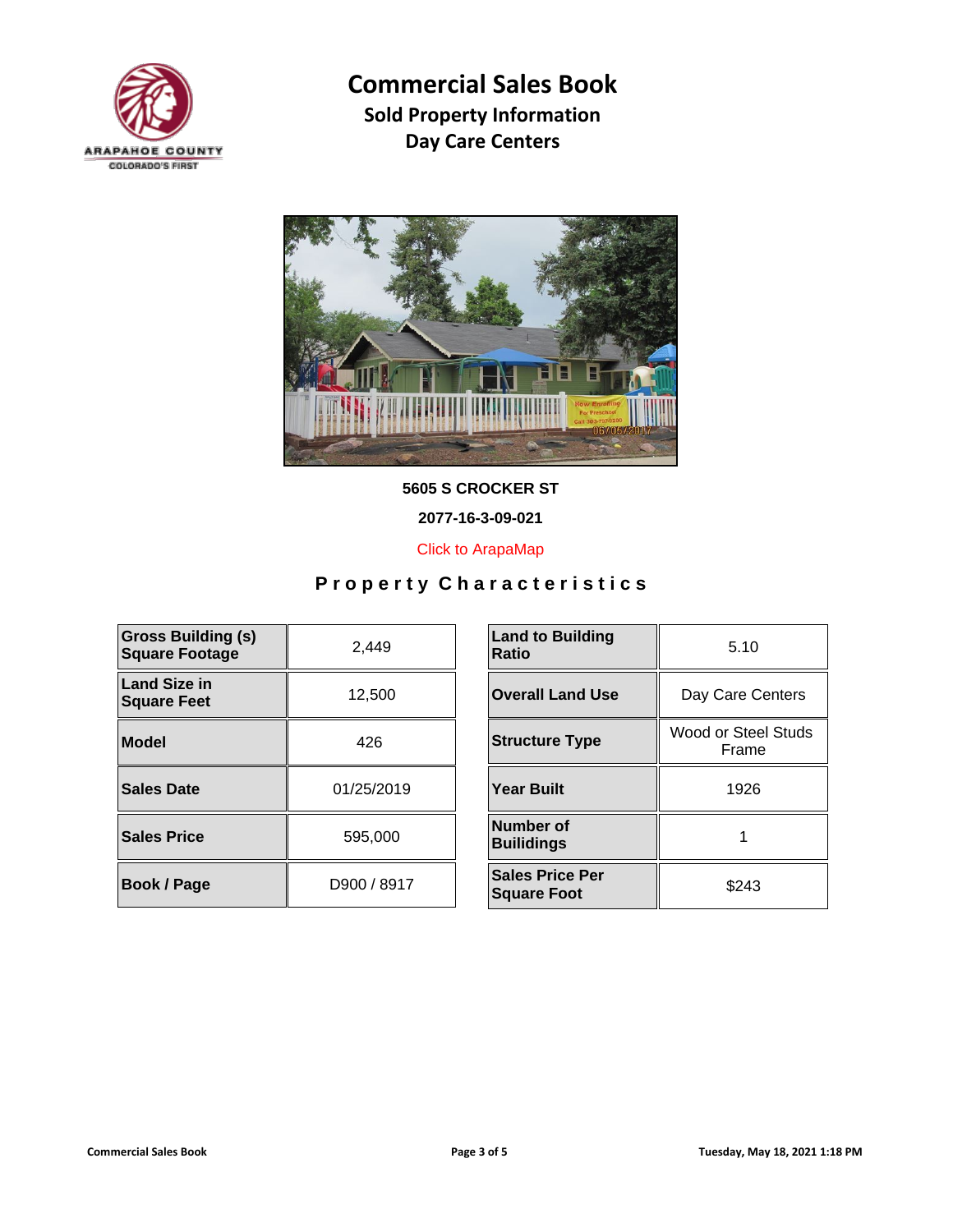



#### **5760 E OTERO AVE**

**2075-32-3-28-001**

[Click to ArapaMap](https://gis.arapahoegov.com/arapamaplite/?PARCEL=2075-32-3-28-001)

| <b>Gross Building (s)</b><br><b>Square Footage</b> | 6,693       | <b>Land to Building</b><br><b>Ratio</b>      |
|----------------------------------------------------|-------------|----------------------------------------------|
| <b>Land Size in</b><br><b>Square Feet</b>          | 26,470      | <b>Overall Land Use</b>                      |
| <b>Model</b>                                       | 426         | <b>Structure Type</b>                        |
| <b>Sales Date</b>                                  | 01/31/2020  | <b>Year Built</b>                            |
| <b>Sales Price</b>                                 | 1,650,000   | <b>Number of</b><br><b>Builidings</b>        |
| Book / Page                                        | E001 / 3702 | <b>Sales Price Per</b><br><b>Square Foot</b> |

| <b>Land to Building</b><br><b>Ratio</b>      | 3.95                         |  |
|----------------------------------------------|------------------------------|--|
| <b>Overall Land Use</b>                      | Day Care Centers             |  |
| <b>Structure Type</b>                        | Wood or Steel Studs<br>Frame |  |
| <b>Year Built</b>                            | 1985                         |  |
| Number of<br><b>Builidings</b>               |                              |  |
| <b>Sales Price Per</b><br><b>Square Foot</b> | \$247                        |  |